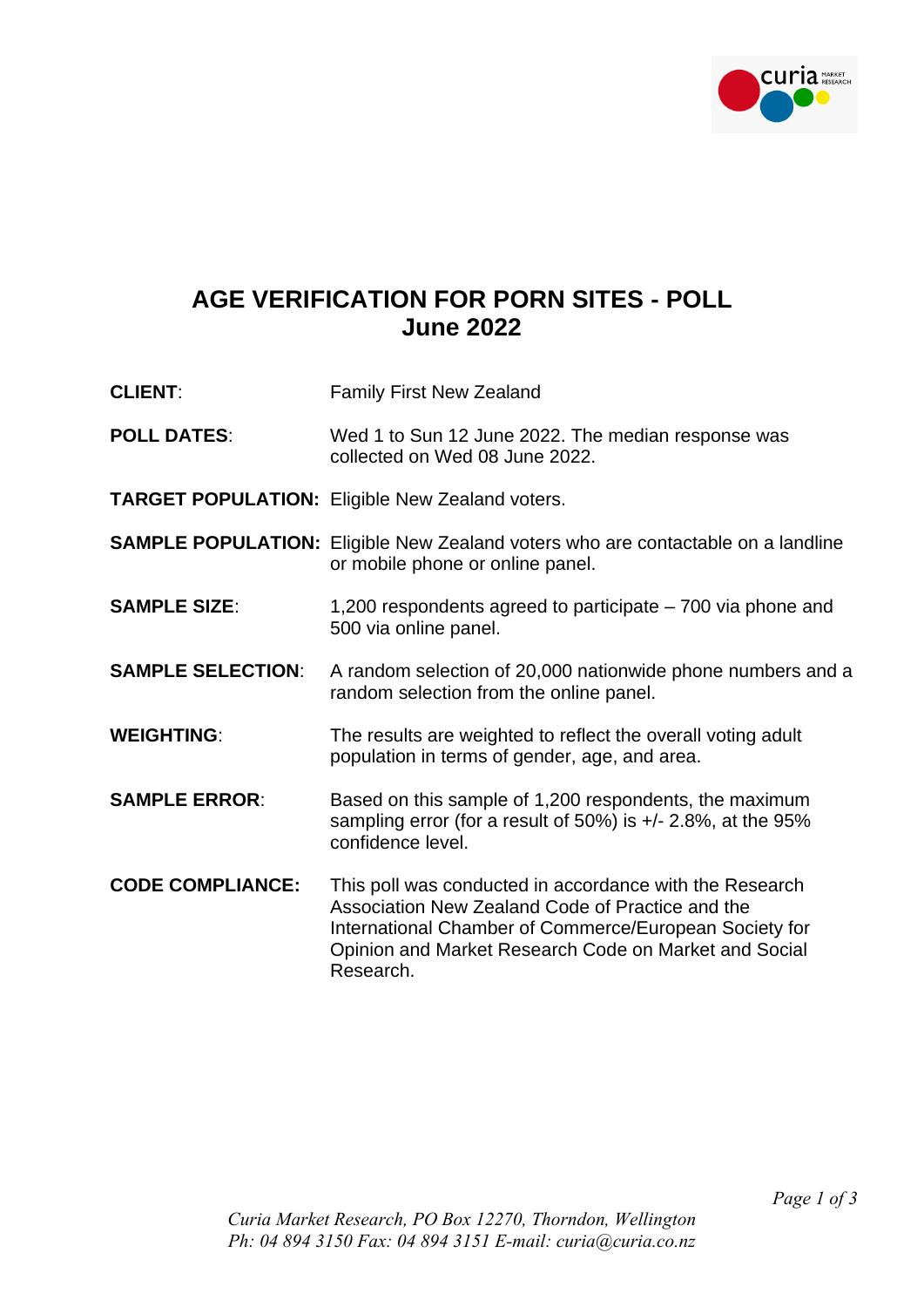

**Some people have proposed placing stricter age verification rules on pornography sites on the Internet to ensure children cannot access adult content online. This law would require porn sites to verify someone is 18 or older with a credit card or ID before they can access the site. Do you support or oppose this law?**

|                              |               | Count | Col % |
|------------------------------|---------------|-------|-------|
| Require age verification for | Support       | 879   | 77%   |
| porn sites                   | Oppose        | 138   | 12%   |
|                              | <b>Unsure</b> | 128   | 11%   |
|                              | Total         | 1146  | 100%  |

77% of respondents favour verification of age for adult entertainment sites.

|                              |                | Gender         |       |  |  |
|------------------------------|----------------|----------------|-------|--|--|
|                              |                | Male<br>Female |       |  |  |
|                              |                | Col %          | Col % |  |  |
| Require age verification for | <b>Support</b> | 82%            | 70%   |  |  |
| porn sites                   | Oppose         | 8%             | 16%   |  |  |
|                              | <b>Unsure</b>  | 9%             | 13%   |  |  |
|                              | <b>Total</b>   | 100%           | 100%  |  |  |

|                              |               | Age       |           |       |  |  |
|------------------------------|---------------|-----------|-----------|-------|--|--|
|                              |               | $18 - 39$ | $40 - 59$ | $60+$ |  |  |
|                              |               | Col %     | Col %     | Col % |  |  |
| Require age verification for | Support       | 64%       | 80%       | 83%   |  |  |
| porn sites                   | Oppose        | 17%       | 12%       | 8%    |  |  |
|                              | <b>Unsure</b> | 18%       | 8%        | 9%    |  |  |
|                              | <b>Total</b>  | 100%      | 100%      | 100%  |  |  |

|                              |               | Area        |       |       |                    |       |       |
|------------------------------|---------------|-------------|-------|-------|--------------------|-------|-------|
|                              |               | Akl<br>Wgtn |       | Chch  | <b>Prov Cities</b> | Towns | Rural |
|                              |               | Col %       | Col % | Col % | Col %              | Col % | Col % |
| Require age verification for | Support       | 72%         | 90%   | 78%   | 73%                | 78%   | 80%   |
| porn sites                   | <b>Oppose</b> | 15%         | 8%    | 10%   | 13%                | 11%   | 10%   |
|                              | Unsure        | 12%         | 2%    | 13%   | 14%                | 11%   | 10%   |
|                              | <b>Total</b>  | 100%        | 100%  | 100%  | 100%               | 100%  | 100%  |

*Page 2 of 3*

*Curia Market Research, PO Box 12270, Thorndon, Wellington Ph: 04 894 3150 Fax: 04 894 3151 E-mail: curia@curia.co.nz*